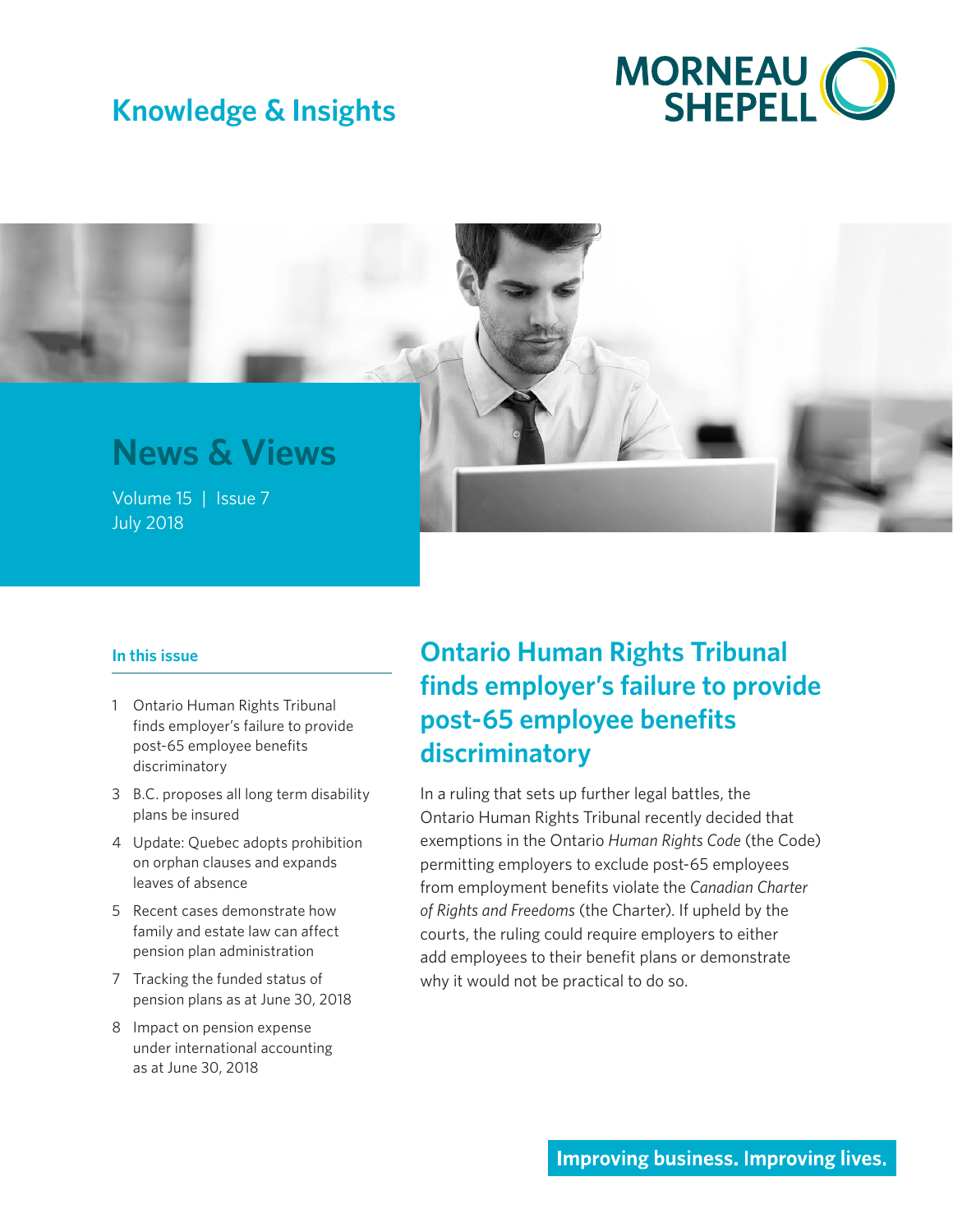### **Background**

Ontario abolished mandatory retirement in 2006. Ontario employers are allowed to decide whether they wish to provide employee benefits after age 65, because the Code permits employers to exclude or make distinctions in employee benefits for employees older than age 65 and younger than 18.

In the case *Talos v. Grand Erie District School Board* (Talos), the complainant was a high school teacher who challenged the termination of his group health, dental and life insurance benefits when he reached age 65. The termination of his participation in the employee-paid and union-managed long term disability program was not challenged, in part because this particular program was not funded by the employer.

### **The decision**

The Tribunal overturned an earlier decision by an arbitrator who had upheld the constitutionality of the exclusion of employees from age discrimination protections with respect to post-65 benefits. It rejected the argument that the complainant had suffered no disadvantage because he had a generous pension and his benefits had been negotiated by a union.

The Tribunal decision found that the Code was discriminatory because it did not require employers to prove that it is impossible to provide benefits to older employees:

"the financial viability of workplace benefits plans can be achieved without making the age 65 and older group vulnerable to the loss of employment benefits … [T]he impugned provisions do not minimally impair the rights of these older workers, as an employer is not required to demonstrate that their exclusion from employment benefits is reasonable or *bona fide*, or justified on an actuarial basis, or because their inclusion would cause undue hardship."

Accordingly, the Tribunal found the exclusion of post-65 employees from the Code was contrary to the Charter and the usual prohibitions on age discrimination in the Code should be applied to this situation.

### **Cost of post-65 benefits**

The Tribunal found that the Ontario government's decision to enact a "carve-out" in the Code was not supported by empirical evidence. The Tribunal relied in large part on the evidence provided by the actuarial expert for the complainant. That expert made the following assertions:

- 1. Dental costs peak at age 40 to 49 and 60 to 64, and steadily decrease thereafter.
- 2. Extended health care plan costs are highest for employees in the 50 to 64 bracket and decrease after age 65 so that costs in the age 65 to 79 bracket are similar to costs in the 40 to 49 bracket.
- 3. Life insurance costs increase steadily with age, but age 65 is not significant in terms of mortality. Extending life insurance benefits for employees over age 65 would increase average plan costs, but benefit reductions could be made to keep the average cost of coverage unchanged.

The Tribunal did not accept claims that post-65 employees could potentially remain at work in order to take advantage of coverage for high-cost drugs, thereby creating a risk of "anti-selection" for the benefit plan.

The Tribunal invited the parties to decide whether they wished to engage in mediation, failing which the matter would be decided on its merits and the appropriate remedial order would be made, if required.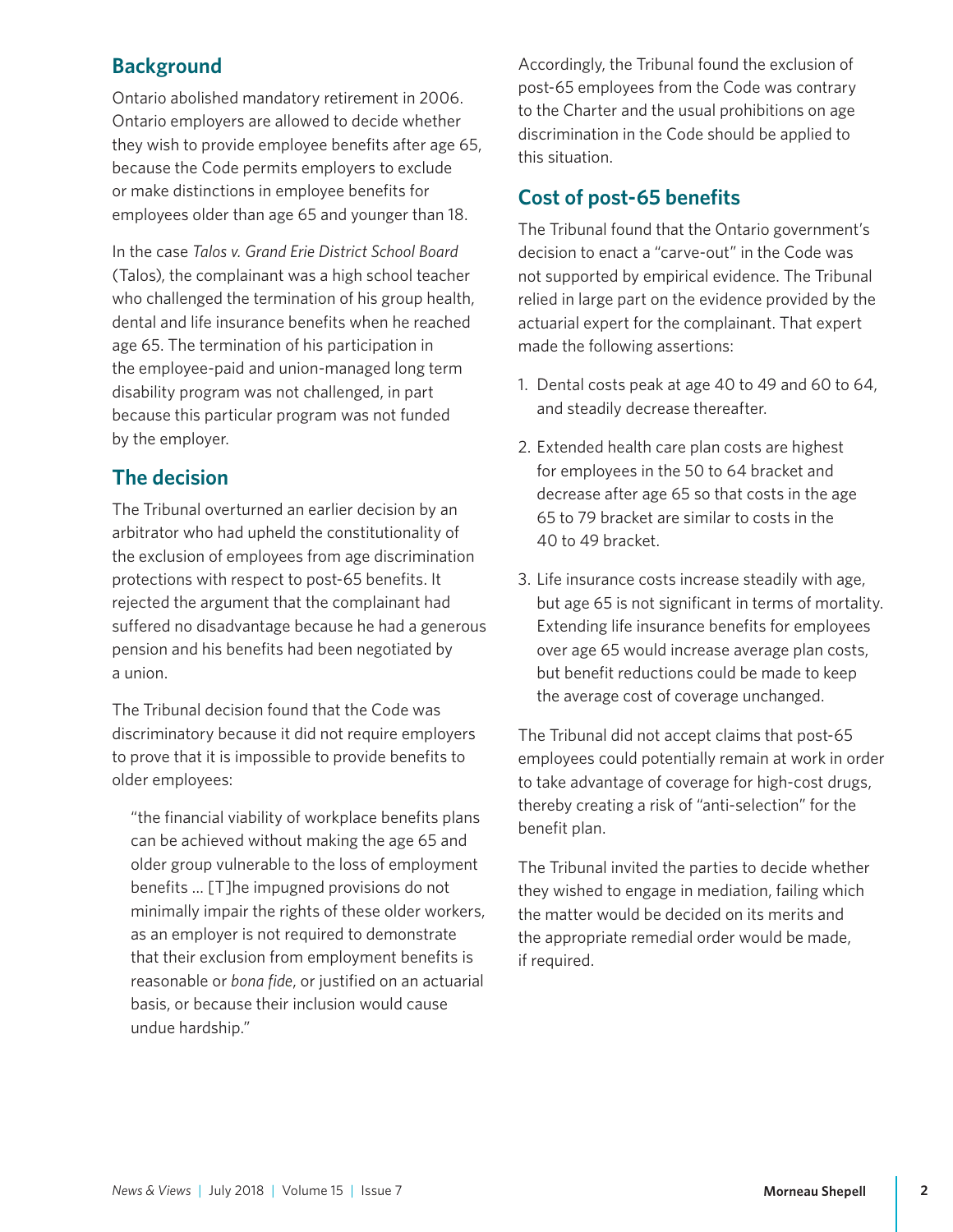### <span id="page-2-0"></span>**Comment**

This particular decision applies to a particular circumstance and has been made by a Tribunal rather than a court, so it does not yet have general application. However, if the principle that the general exclusion of post-65 employee benefits from human rights legislation contravenes the Charter is upheld by the courts, employers who continue to exclude post-65 employees from all benefits could be subject to human rights complaints. In order to successfully defend against such complaints, employers would be required to demonstrate that the termination of benefits for those over age 65 is reasonable and *bona fide*. If employers decide that it is impossible or cost-prohibitive to defend such complaints, employers could potentially be required to provide health, dental and life insurance coverage to employees over age 65.

## **B.C. proposes all long term disability plans be insured**

The British Columbia Ministry of Finance has undertaken a review of the province's *Financial Institutions Act* and *Credit Union Incorporation Act* to consider the regulatory framework governing the financial sector. A "Preliminary Recommendations" document posted by the Ministry in March 2018 includes a recommendation to "require employee long-term disability (LTD) plans to be insured, with exemptions for certain employers with low risk of insolvency," subject to further consultation.

The Preliminary Recommendations document does not include detailed proposals for the funding requirements or exemptions. The proposals would potentially affect all employers with provincially regulated employees in British Columbia who currently offer self-funded LTD arrangements. Any changes with regard to this issue are likely some time away.

Similar legislation has been introduced in the past few years by the Ontario and federal governments, and other jurisdictions and provinces may be contemplating similar legislation. These developments were triggered by Nortel and other insolvency cases that resulted in losses for employees in unfunded LTD plans.

### **Comment**

Morneau Shepell has made a submission to the B.C. Ministry of Finance regarding these proposals. Morneau Shepell's submission encourages the Ministry of Finance to consider introducing additional requirements for plan sponsors who choose to self-insure LTD plans, rather than requiring all LTD plans be insured with a third-party carrier.

Plan sponsors may self-insure LTD for a variety of reasons including cost, an inability to obtain insurance due to undesirable risk, and/or for greater control over plan design and claims management. If a requirement for LTD plans to be insured were to be introduced, some plan sponsors might withdraw coverage or terminate the LTD benefit altogether.

Given the importance of this benefit to disabled individuals, a key concern is the ability of selfinsured LTD plans to pay financial obligations relating to LTD claims. Morneau Shepell's submission suggests that self-insured plan sponsors be required or incentivized to pre-fund LTD liabilities rather than being forced to insure LTD liabilities in all cases.

The Morneau Shepell submission also includes recommendations regarding ways to address LTD affordability, benefit-plan design, communication and transition issues. We note that the Canadian Institute of Actuaries has issued a public position statement regarding self-insured LTD plans.

*(continued on next page)*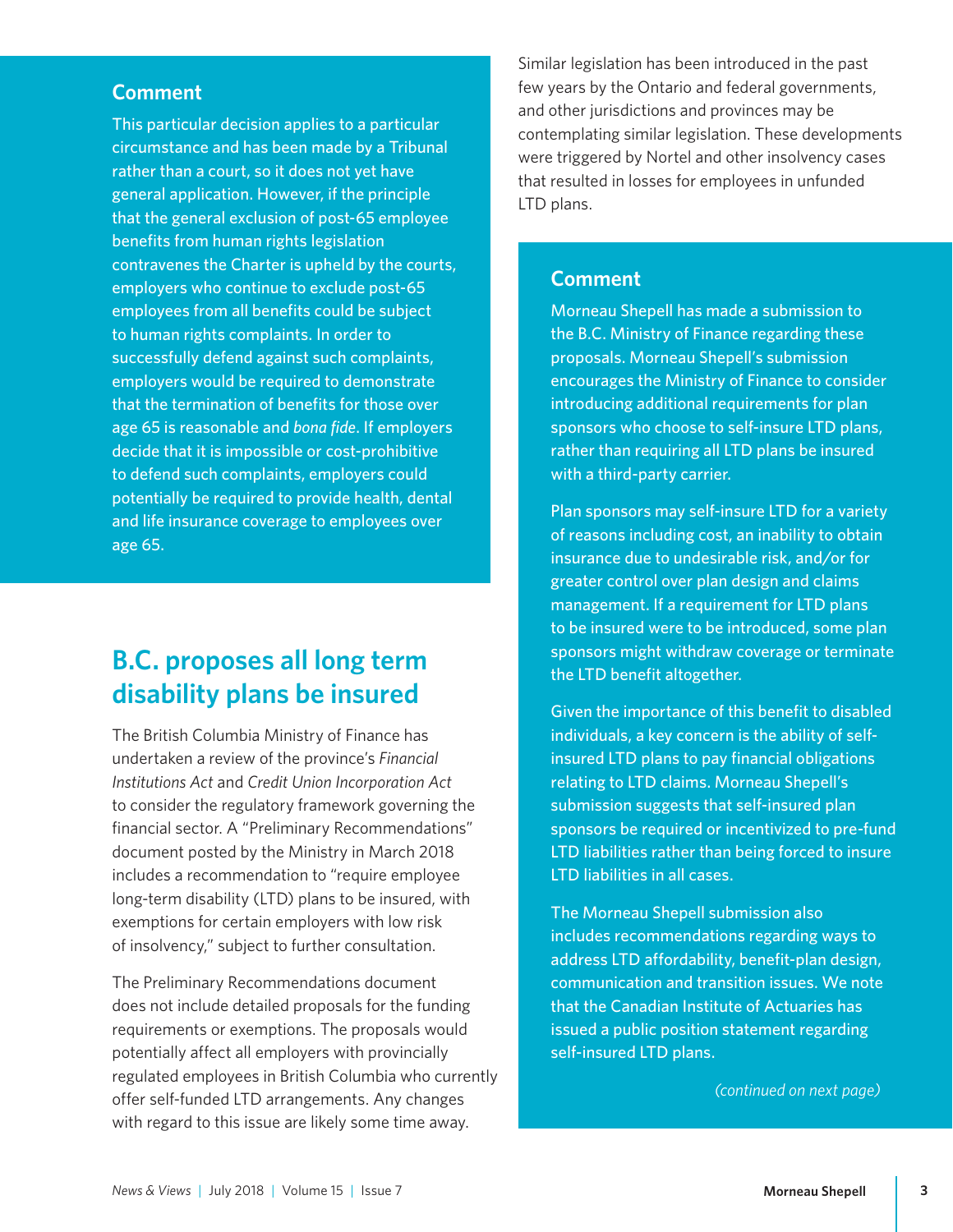<span id="page-3-0"></span>While this is a very complex issue, our view is that the best way to satisfy the needs of various stakeholders and preserve LTD plans as a viable option for a wide range of employers is to give plan sponsors options to ensure the proper funding of LTD benefits. Morneau Shepell's submission underlines the importance of properly managed LTD plans for both plan sponsors and employers. As well, since other jurisdictions may be contemplating similar legislation regarding self-insured LTD benefits, British Columbia may be in a position to coordinate the application of new requirements with other jurisdictions to ensure a consistent approach. This will be particularly relevant for plan sponsors offering LTD plans to employees in more than one province.

We will continue to monitor these proposals. Even though changes are not imminent, plan sponsors should continue to monitor and review their LTD arrangements, particularly if they are self-insured.

## **Update: Quebec adopts prohibition on orphan clauses and expands leaves of absence**

Bill 176, "An Act to amend the Act respecting labour standards and other legislative provisions mainly to facilitate family-work balance," (the Act) was adopted on June 12, 2018 by the Quebec National Assembly. The Act mostly comes into force on June 12, 2018, but some changes will take effect on January 1, 2019 (or on the coming into force of upcoming regulations). Bill 176 was summarized in the [April 2018](https://www.morneaushepell.com/ca-en/insights/quebec-bill-176-differences-treatment-respect-pension-plans-and-employee-benefits-and-other) edition of *News & Views*.

### **Prohibition on orphan clauses**

The Act now prohibits "orphan" clauses, i.e., differences in treatment with respect to pension plans or other employee benefits based solely on the hiring

date of employees who perform the same tasks in the same establishment. Existing clauses that provide for differences in treatment may continue to apply. Employers must comply with the Act with respect to their provincially regulated employees in Quebec regardless of where a pension plan is registered.

Recourse is provided for employees who believe they have been the victim of a prohibited distinction with respect to pension plans or other benefits. The employee may file a complaint with the *Commission des normes, de l'équité, de la santé et de la sécurité du travail* (CNESST) within 12 months (and not 90 days as initially provided in the initial version of Bill 176) of the distinction becoming known to the employee. The complaint may be referred to the Administrative Labour Tribunal (ALT) by the CNESST. The ALT may render any decision it believes fair and reasonable, including:

- order that the distinction no longer be made;
- order that an employee be made a member of a pension plan, or make other employee benefits applicable to the employee;
- order that the employer pay the employee an indemnity for the loss resulting from the distinction.

### **Amendments to leaves of absence**

Amended and new leave periods correspond to the versions set out in the initial version of Bill 176. In addition, the current unpaid leave of absence of not more than 26 weeks over a period of 12 months due to sickness, organ or tissue donation for transplant, or accident has been extended to employees who are victims of domestic violence or sexual violence.

Effective January 1, 2019, an employee who has three months of uninterrupted service will now be entitled to remuneration for the first two days of absence per year taken to deal with family obligations (10 days a year are provided) and for an absence due to sickness, organ or tissue donation for transplant, accident, or domestic violence or sexual violence. However, the employer is not required to pay employees for more than two days of absence even if more than one such leave is taken.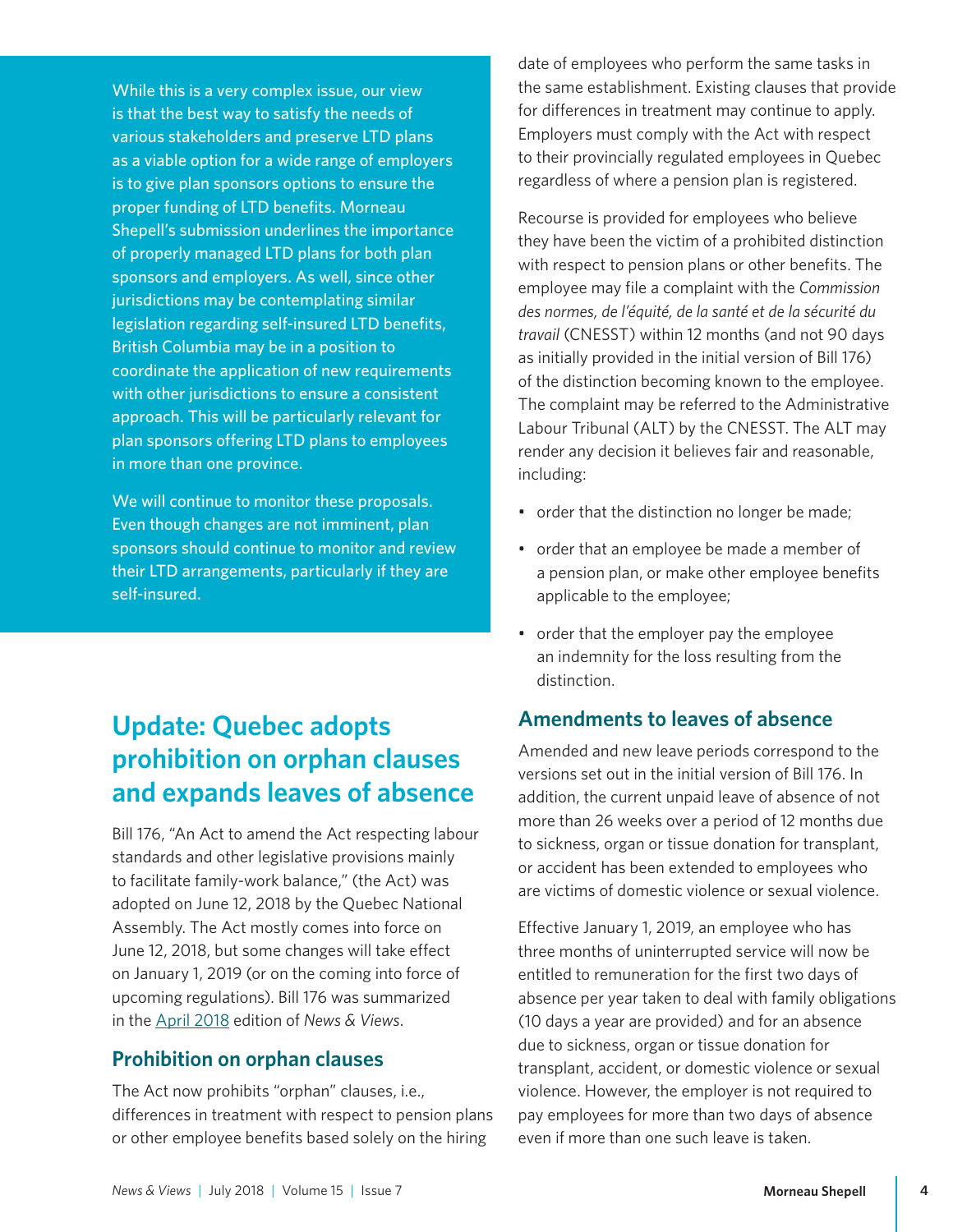### <span id="page-4-0"></span>**Comment**

Employers should check the wording in pension and benefit plans to ensure that all leaves of absence for which benefit accrual is required in Quebec are adequately covered. Employers should also ensure they comply with all new requirements relating to leave provisions.

Several issues relating to orphan clauses are not clearly addressed in the Act. It is not clear whether a future amendment to an existing clause that establishes a distinction based on the date of hiring will be permitted. Furthermore, the exact meaning of the terms "pension plans" and "other employee benefits" is not defined in the Act. These provisions will require further clarification.

## **Recent cases demonstrate how family and estate law can affect pension plan administration**

Two recent pension administration cases demonstrate that unique family and estate situations can at times take precedence over the usual rules of plan administration. These court rulings provided additional protections to a dependent child and a vulnerable former spouse who made claims to pension benefits in unusual circumstances.

### **Dependent child's right to pension death benefit defeats spousal rights**

In *Cotnam v. Rousseau* (Cotnam), the applicant, a dependent child of the deceased who suffers from developmental delay, made a claim against the pension death benefit under the *Ontario Succession Law Reform Ac*t (SLRA). The SLRA provides that, where a deceased has not made adequate provision for the proper support of his dependants, the court

may order that "assets of the deceased's estate" be paid to those dependants. For this purpose, the assets of the estate include assets payable to beneficiaries of the estate.

Among the assets that can be used for the support of a dependant are amounts paid to a designated beneficiary. In Cotnam, the deceased was a pension plan member and his pre-retirement death benefit was paid to his spouse. The dependent child argued that the pre-retirement death benefit forms part of the estate for the purposes of the SLRA. The spouse disagreed, arguing that the death benefit had been paid by operation of subsection 48(6) of the *Pension Benefits Act* (PBA), which creates an automatic right to a pre-retirement death benefit for a spouse who exists at the time of death. This automatic appointment is not a "beneficiary designation," since it is a right that does not require any action by the member or the spouse.

The court awarded the dependent child one-half of the pre-retirement death benefit paid to the spouse. The court found that excluding this benefit from the calculation would frustrate the purpose of the SLRA and the legislature's intention to protect dependants.

### **BC Court provides 50% share of entire pension benefit to former spouse**

In *Kraft v. Kraft* (Kraft), the pension plan member and his former spouse were married in 1970 and had two children. In 1997, the member went to play hockey and never returned, instead moving in with another woman. The former spouse commenced proceedings in 2014, seeking retroactive and ongoing spousal support and a division of the family assets. There had never been an order dividing the family assets and the former spouse had lived a life of hardship since the separation. The member earned a comfortable salary and participated in a defined benefit pension plan. He began receiving his pension in January 2015, with his common-law spouse as his survivor under the pension plan.

The former spouse commenced proceedings approximately 17 years after the parties separated. When justifying the claimant's delay, the court relied on medical evidence confirming a "prolonged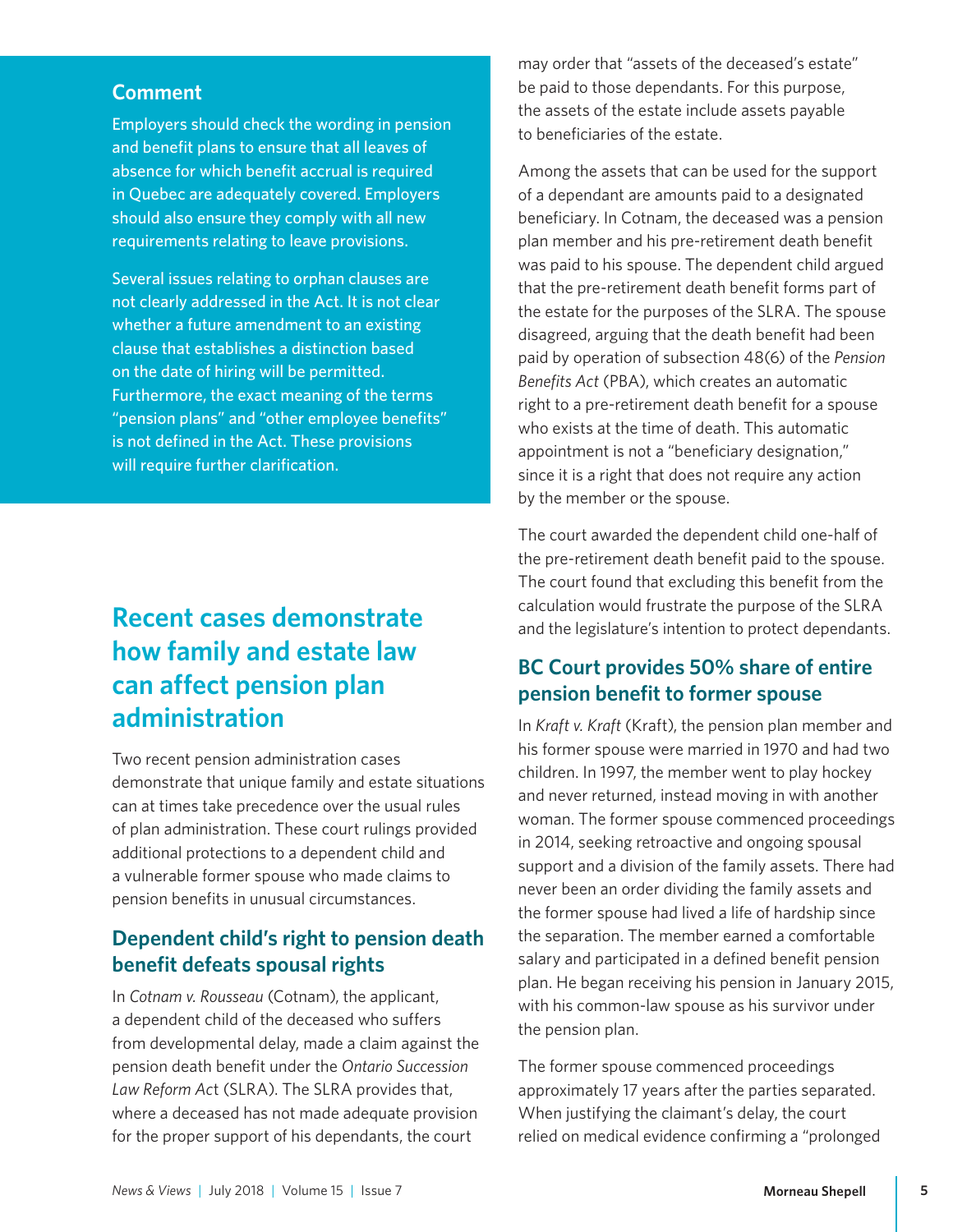psychological illness" which rendered the former spouse incapable of resolving the divorce matters sooner. The court awarded the former spouse retroactive spousal support from the date that the parties separated, and determined that the respondent owed the claimant \$563,376.

It was apparent that the member could not financially meet this obligation. As such, the court ordered a reapportionment of the entire pension, including pension earned after the separation, to ensure that the claimant received compensation for the spousal support payments owed by the respondent, as well as an independent source of income. This is a power that a court has pursuant to Section 129 of the British Columbia *Family Law Act*. The Court ordered that the former spouse receive 50% of the member's entire pension, payable from the first day of trial.

There were also orders made in respect of the family home and farm properties. Together, they cancelled out the unpaid spousal support arrears owing to the claimant.

### **Comment**

In most cases, the rules of pension administration are applied by the pension plan administrator based on pension plan documentation, pension legislation and the facts. However, the two cases discussed above demonstrate the possibility of unique claims to pension plan benefits by dependants and former spouses, and the court system has broad rights to deal with these claims. Pension plan administrators who become aware of such claims or potential claims must tread carefully to balance the rights of competing parties, to ensure legal compliance, and to manage risks to both the administrator and the pension plan.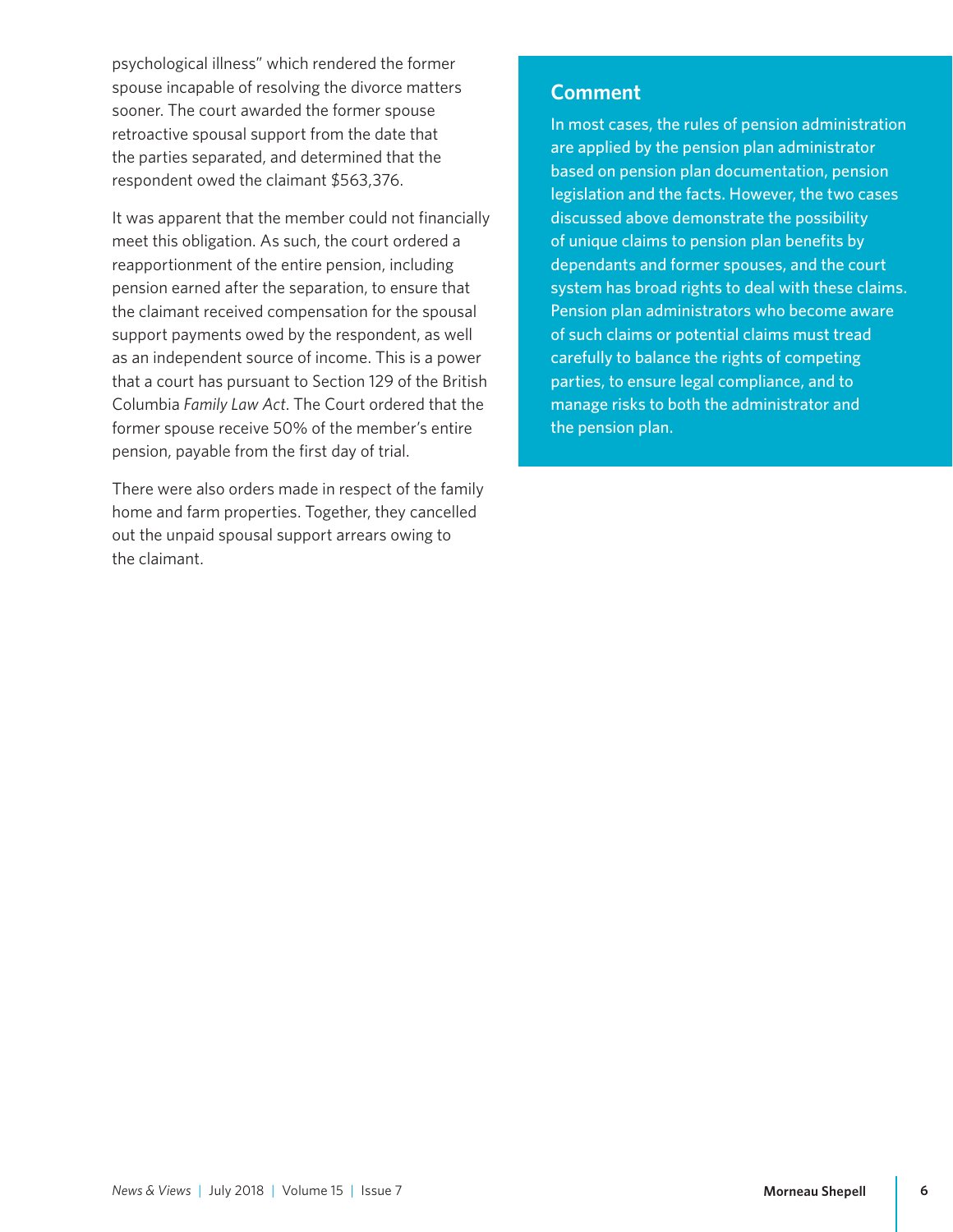## <span id="page-6-0"></span>**Tracking the funded status of pension plans as at June 30, 2018**

This graph shows the changes in the financial position of a typical defined benefit plan with an average duration since December 31, 2017. For this illustration, assets and liabilities of the plan were each arbitrarily set at \$100 million as at December 31, 2017. The estimate of the solvency liabilities reflects the new CIA guidance for valuations effective March 31, 2018 or later. The following graph shows the impact of three typical portfolios on plan assets and the effect of interest rate changes on solvency liabilities of medium duration.



#### The evolution of the financial situation of pension plans since December 31, 2017

During the month of June, Canadian equity markets, Canadian universe and long-term bonds, Canadian long-term provincial bonds, global equity markets (CAD) and alternative investments all showed positive returns. The 60/40 portfolio, the low volatility portfolio (LDI<sup>1</sup>) as well as the highly diversified portfolio (HD) obtained a return of 1.1%. The prescribed CIA Annuity purchase rates and the commuted value rates used in the calculation of solvency liabilities decreased during the month. As a result, the solvency liabilities increased by 3.2% for a medium duration plan. For this type of plan, an investment in the 60/40, LDI portfolio or the HD portfolio resulted in a decrease of the solvency ratio. The table shows the impact of past returns on plan assets and the effect of interest rate changes on solvency liabilities of a medium duration plan, based on the plan's initial solvency ratio as at December 31, 2017 as well as the asset allocation of the three typical portfolios.

| <b>Initial solvency</b><br>ratio as at<br><b>December 31, 2017</b> | Evolution of the solvency ratio as at June 30, 2018<br>for three different portfolios |                                   |                                        |
|--------------------------------------------------------------------|---------------------------------------------------------------------------------------|-----------------------------------|----------------------------------------|
|                                                                    | 60/40<br>portfolio                                                                    | Low volatility<br>portfolio (LDI) | <b>Highly diversified</b><br>portfolio |
| 100%                                                               | 101.8%                                                                                | 101.3%                            | 101.8%                                 |
| 90%                                                                | 91.6%                                                                                 | 91.2%                             | 91.6%                                  |
| 80%                                                                | 81.4%                                                                                 | 81.1%                             | 81.4%                                  |
| 70%                                                                | 71.3%                                                                                 | 70.9%                             | 71.3%                                  |
| 60%                                                                | 61.1%                                                                                 | 60.8%                             | 61.1%                                  |

<sup>1</sup> Liability driven investment

### **Comments**

- 1. No consideration has been made for contributions paid to the plan or for benefits paid out of the plan.
- 2. Solvency liabilities are projected using the rates prescribed by the Canadian Institute of Actuaries (CIA) for the purpose of determining pension commuted values.
- 3. The underlying typical defined benefit plan is a final average plan with no pension indexing, including active and inactive participants representing 60% and 40% of liabilities, respectively.
- 4. Assets are shown at full market value. Returns on assets are based on three typical benchmark portfolios.



Since the beginning of the year, driven by positives returns in Canadian equity markets, Canadian universe and long-term bonds, Canadian long-term provincial bonds, global equity markets (CAD) as well as the alternative investments, the 60/40 portfolio, the LDI portfolio and the HD portfolio returned 2.3%, 1.8% and 2.3% respectively. The solvency liabilities fluctuated over that same period from 0.4% to 0.5% depending on the duration of the group of retirees. The variation in the plan's solvency ratio as at June 30, 2018 stands between 0.8% and 1.8%.

Please contact your Morneau Shepell consultant for a customized analysis of your pension plan.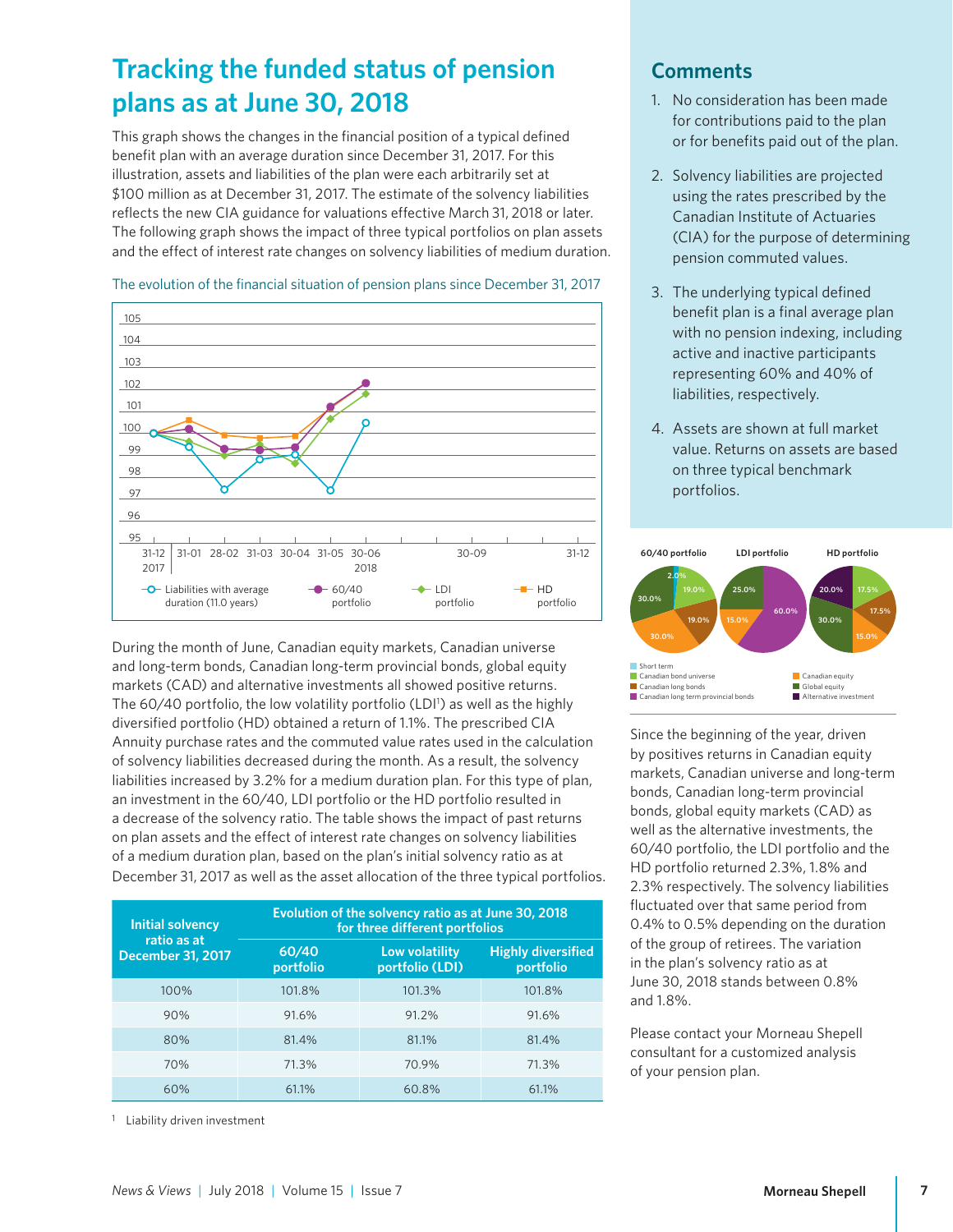## <span id="page-7-0"></span>**Impact on pension expense under international accounting as at June 30, 2018**

Every year, companies must establish an expense for their defined benefit pension plans. The graph shows the expense impact for a typical pension plan that starts the year at an arbitrary value of 100 (expense index). The expense is influenced by changes in the discount rate based on high-quality corporate and provincial (adjusted) bonds and the median return of pension fund assets.

#### Expense Index from December 31, 2017



The table below shows the discount rates for varying durations and the change since the beginning of the year. A plan's duration generally varies between 10 (mature plan) and 20 (young plan).

#### Discount rate

| <b>Duration</b> | December 2017 | <b>June 2018</b> | Change in 2018 |
|-----------------|---------------|------------------|----------------|
| 11              | 3.39%         | 3.49%            | $+10$ bps      |
| 14              | 3.48%         | 3.56%            | $+8$ bps       |
| 17              | 3.53%         | 3.60%            | $+7$ bps       |
| 20              | 3.57%         | 3.63%            | $+6$ bps       |

Since the beginning of the year, the pension expense has decreased by 1% (for a contributory plan) due to an increase in discount rates.

### **Comments**

- 1. The expense is established as at December 31, 2017, based on the average financial position of the pension plans used in our *2017 Survey of Economic Assumptions in Accounting for Pensions and Other Post-Retirement Benefits report* (i.e. a ratio of assets to obligation value of 93% as at December 31, 2016).
- 2. The return on assets corresponds to the return on the Morneau Shepell benchmark portfolio (55% equities and 45% fixed income), which reflects the average asset mix in our 2017 Survey.
- 3. The actuarial obligation is that of a final average earnings plan, without indexing (two scenarios: with and without employee contributions).

Please contact your Morneau Shepell consultant for a customized analysis of your pension plan.